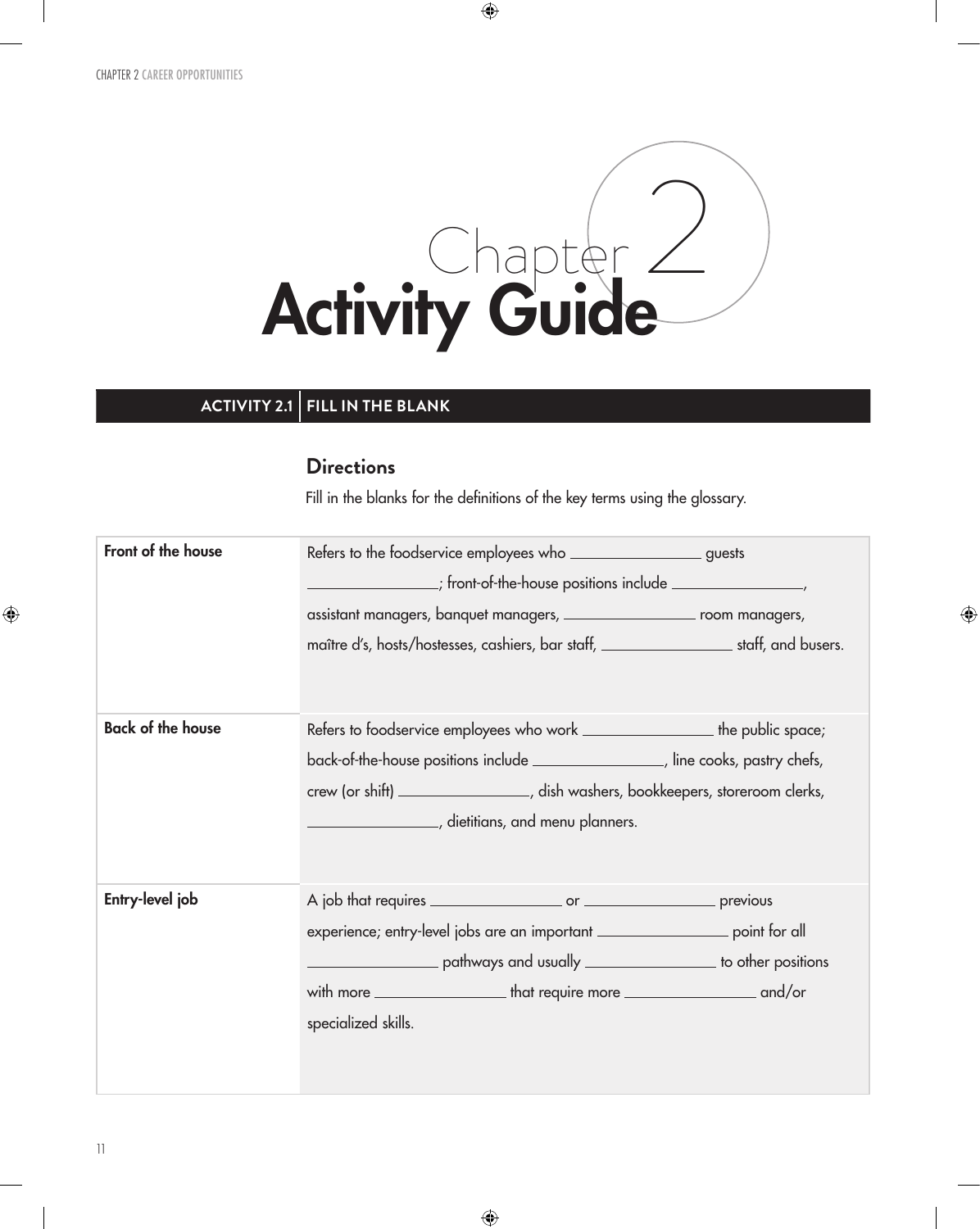1

 $\bigoplus$ 

# **ACTIVITY 2.1 FILL IN THE BLANK** *(continued)*

 $\mathcal{L}$ 

 $\bigoplus$ 

 $\overline{\phantom{a}}$ 

| <b>Career</b>            | A profession or work in a particular _______________________that individuals                                                                                                                                                                                                                                                                                                                                                                      |
|--------------------------|---------------------------------------------------------------------------------------------------------------------------------------------------------------------------------------------------------------------------------------------------------------------------------------------------------------------------------------------------------------------------------------------------------------------------------------------------|
| Career pathway           | $\frac{1}{2}$ to further their $\frac{1}{2}$ .                                                                                                                                                                                                                                                                                                                                                                                                    |
| <b>Mentor</b>            | her career $\_\_$                                                                                                                                                                                                                                                                                                                                                                                                                                 |
| <b>Stress</b>            | <u>and a contract of the set of the set of the set of the set of the set of the set of the set of the set of the s</u>                                                                                                                                                                                                                                                                                                                            |
| <b>Stress management</b> | A process people use to ________________________ what causes ___________________ for<br>$\frac{1}{2}$ its $\frac{1}{2}$ its $\frac{1}{2}$ its $\frac{1}{2}$ its $\frac{1}{2}$ its $\frac{1}{2}$ its $\frac{1}{2}$ its $\frac{1}{2}$ its $\frac{1}{2}$ its $\frac{1}{2}$ its $\frac{1}{2}$ its $\frac{1}{2}$ its $\frac{1}{2}$ its $\frac{1}{2}$ its $\frac{1}{2}$ its $\frac{1}{2}$ i                                                             |
| <b>Time management</b>   | The use of ___________________ to increase a person's __________________________<br>and _________________; the _______________________ needed for effective time<br>example and include the contract of the contract of the contract of the contract of the contract of the contract of the contract of the contract of the contract of the contract of the contract of the contract of the contra<br>setting $\frac{1}{1}$ , and $\frac{1}{1}$ . |
| <b>Networking</b>        | Connecting with several ___________________ to build ______________________ that may<br>result in career ________________, industry _____________, and greater<br>$\overline{\phantom{a}}$ and $\overline{\phantom{a}}$                                                                                                                                                                                                                           |

 $\bigoplus$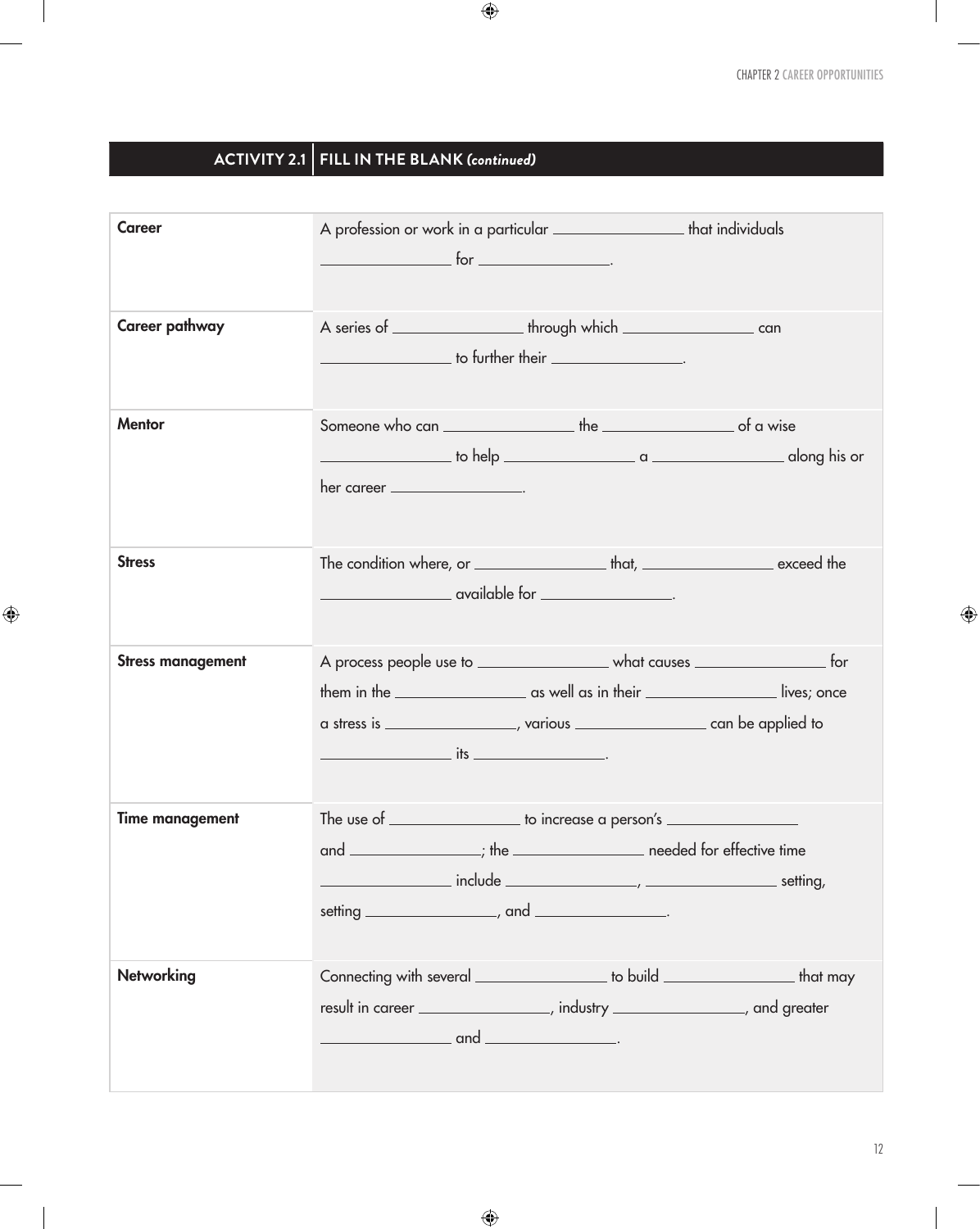# **ACTIVITY 2.2 JOB OPPORTUNITIES**

## **Directions**

List all the different job opportunities within the two main categories of the restaurant and foodservice industry.

 $\bigoplus$ 

| Front of the House | <b>Back of the House</b> |
|--------------------|--------------------------|
|                    |                          |
|                    |                          |
|                    |                          |
|                    |                          |
|                    |                          |
|                    |                          |
|                    |                          |
|                    |                          |
|                    |                          |
|                    |                          |
|                    |                          |
|                    |                          |
|                    |                          |
|                    |                          |
|                    |                          |
|                    |                          |
|                    |                          |
|                    |                          |
|                    |                          |
|                    |                          |
|                    |                          |
|                    |                          |
|                    |                          |

 $\bigoplus$ 

 $\bigoplus$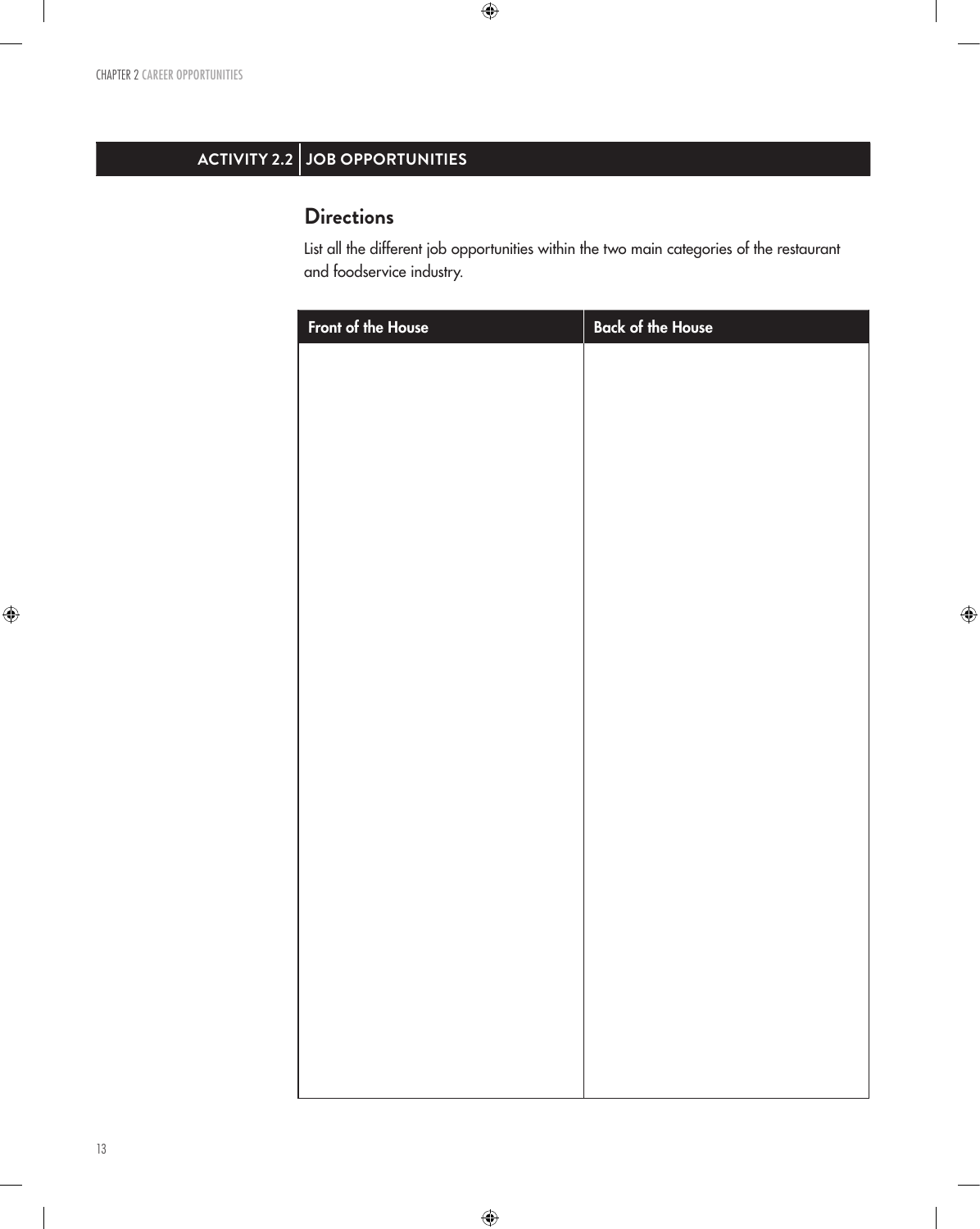### **ACTIVITY 2.3 DEFINING INDUSTRY JOB OPPORTUNITIES**

#### **Directions**

⊕

Match the position with the appropriate responsibilities and duties.

 $\bigoplus$ 



⊕

⊕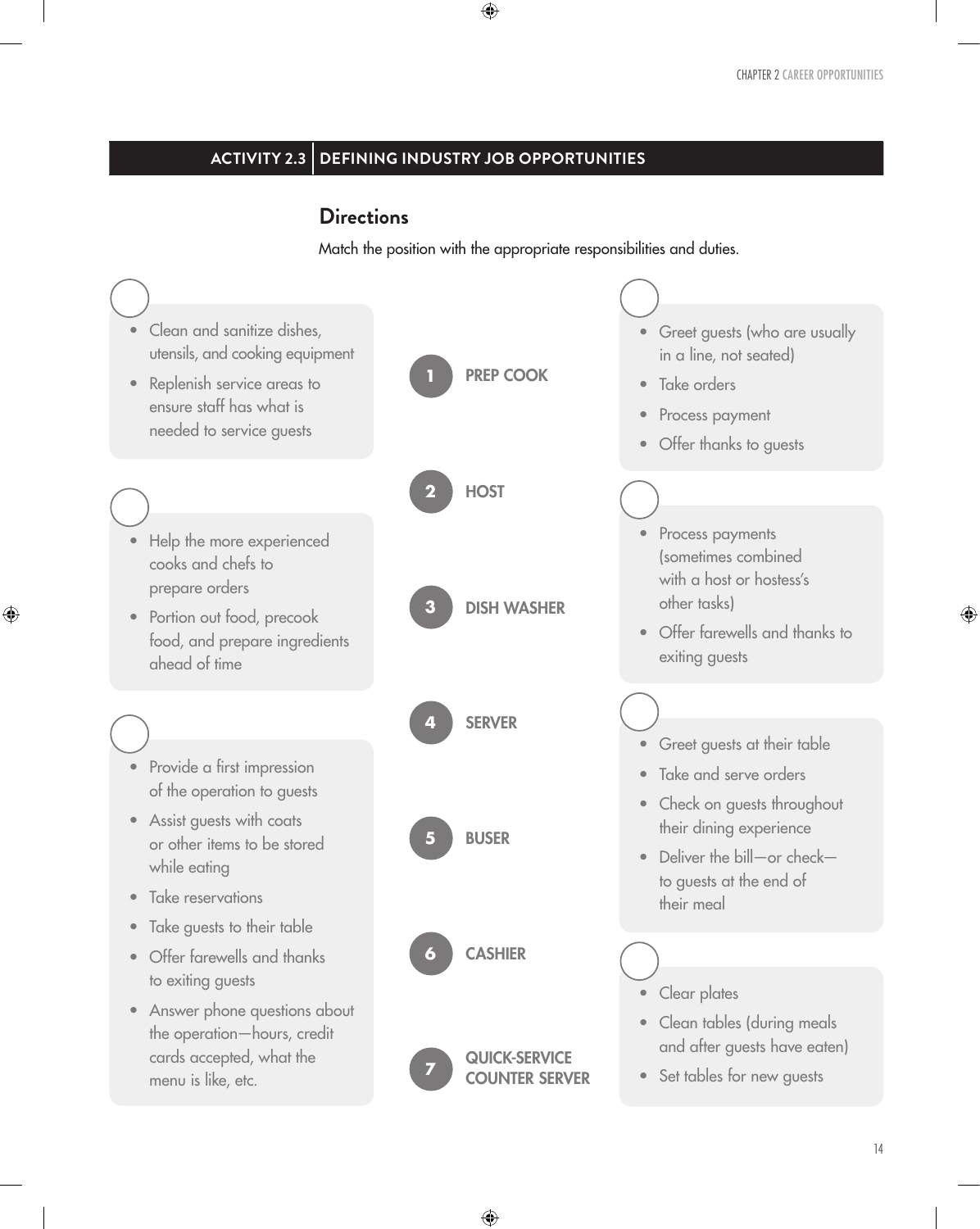## **ACTIVITY 2.4 KNOWLEDGE CHECK**

### **Directions**

Why is it important to have a mentor? Describe how to make the most of a mentor using the Essential Skills guidelines found on page 31 in the student textbook. Who would you choose to become your mentor, and why? For each step, describe an action or give an example.

 $\bigoplus$ 

 $\bigoplus$ 

| 1 MAKE REGULAR APPOINTMENTS<br>WITH A MENTOR. | 2 BE PREPARED WITH A<br>MEETING OUTLINE TO DISCUSS<br>AGREED-UPON TOPICS. |
|-----------------------------------------------|---------------------------------------------------------------------------|
| 3 BE RESPONSIBLE.                             | 4 EXPRESS APPRECIATION<br>IN A PROFESSIONAL WAY.                          |

 $\bigoplus$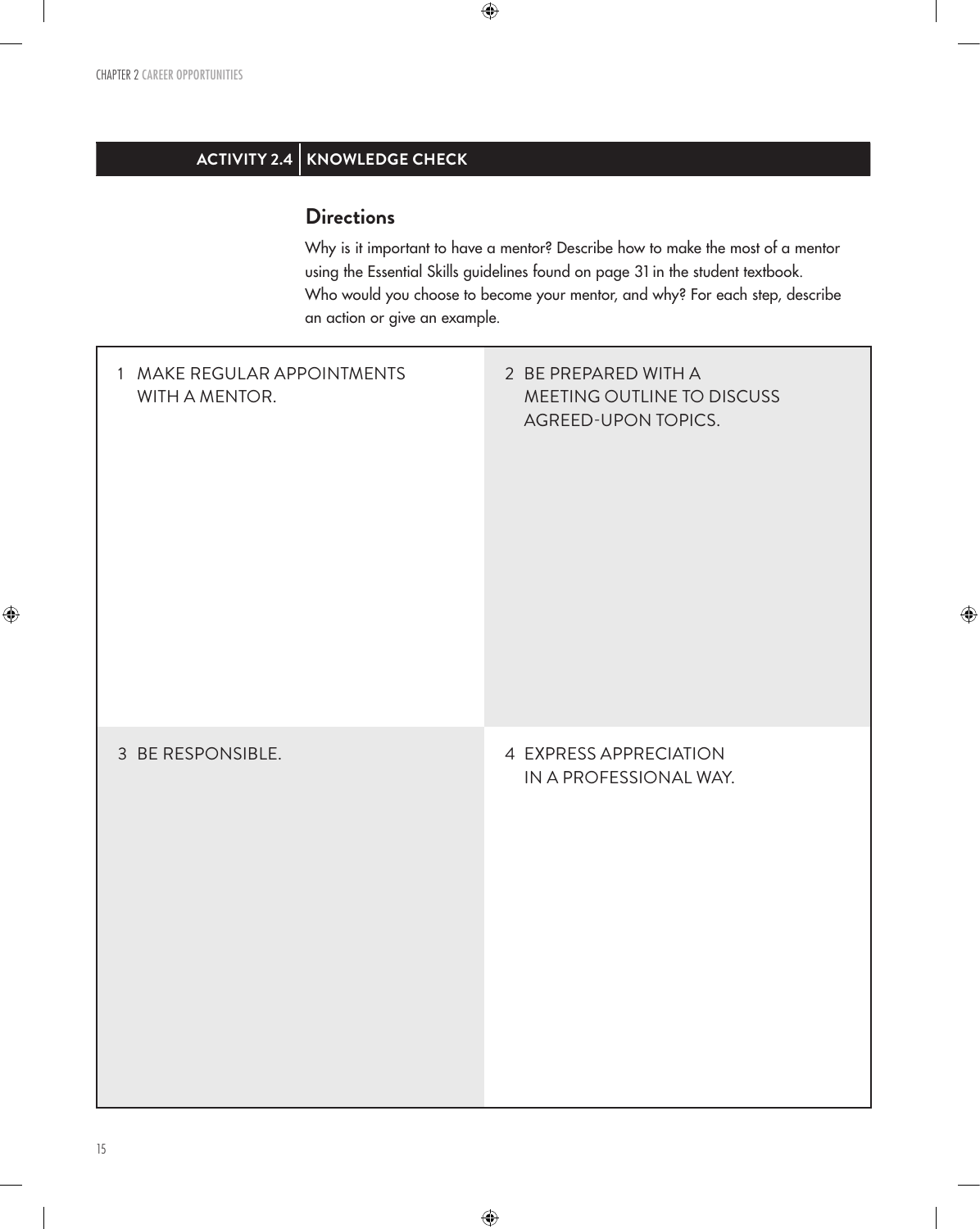# **ACTIVITY 2.5 CAREERS IN THE INDUSTRY**

## **Directions**

Describe the responsibilities associated with each restaurant and foodservice position listed below.

 $\bigoplus$ 

| Career                               | <b>Description of Responsibilities</b> |
|--------------------------------------|----------------------------------------|
| Owner/operators and<br>entrepreneurs |                                        |
| <b>District managers</b>             |                                        |
| <b>General managers</b>              |                                        |
| <b>Managers</b>                      |                                        |
| <b>Assistant managers</b>            |                                        |

 $\bigoplus$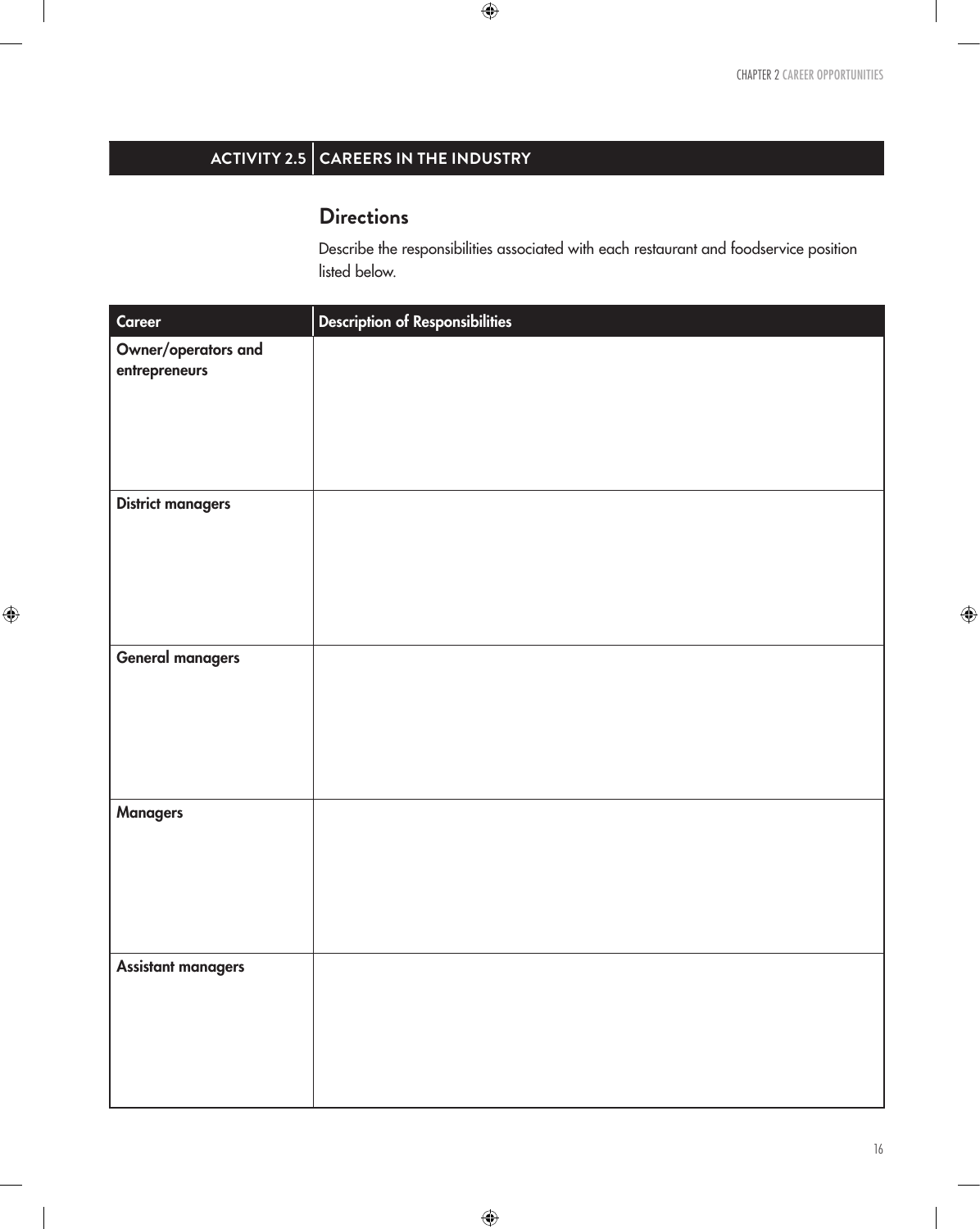CHAPTER 2 CAREER OPPORTUNITIES

 $\overline{\phantom{a}}$ 

# **ACTIVITY 2.5 CAREERS IN THE INDUSTRY** *(continued)*

 $\bigoplus$ 

| Career                 | <b>Description of Responsibilities</b> |
|------------------------|----------------------------------------|
| <b>Executive chefs</b> |                                        |
|                        |                                        |
|                        |                                        |
|                        |                                        |
|                        |                                        |
|                        |                                        |
|                        |                                        |
| Sous chefs             |                                        |
|                        |                                        |
|                        |                                        |
|                        |                                        |
|                        |                                        |
|                        |                                        |
| <b>Banquet chefs</b>   |                                        |
|                        |                                        |
|                        |                                        |
|                        |                                        |
|                        |                                        |
|                        |                                        |
|                        |                                        |
| Pastry chefs           |                                        |
|                        |                                        |
|                        |                                        |
|                        |                                        |
|                        |                                        |
|                        |                                        |
| <b>Station cooks</b>   |                                        |
|                        |                                        |
|                        |                                        |
|                        |                                        |
|                        |                                        |
|                        |                                        |

 $\bigoplus$ 

 $\bigoplus$ 

 $\overline{\phantom{a}}$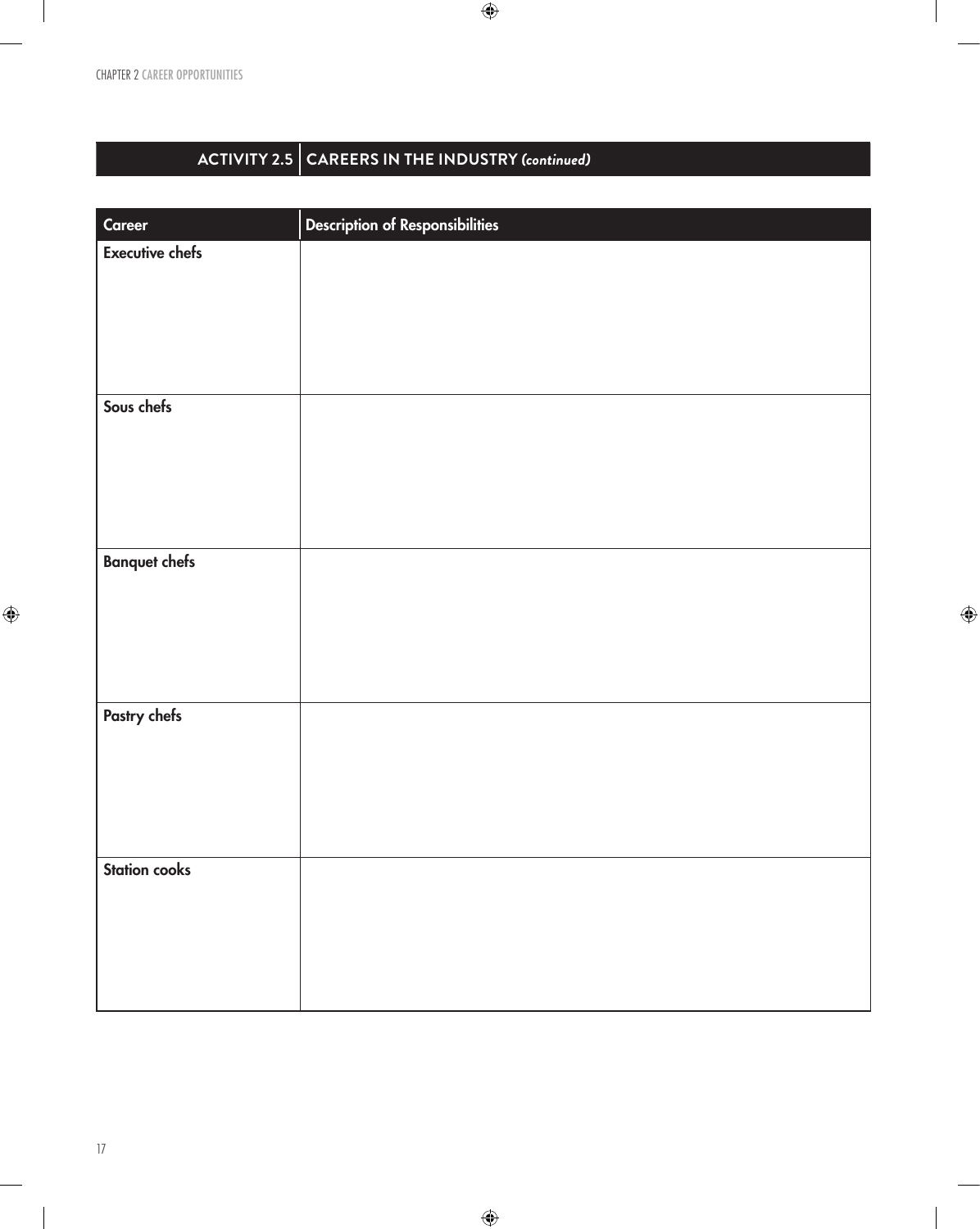## **ACTIVITY 2.6 MAPPING THE CAREER PATHWAY**

#### **Directions**

 $\bigoplus$ 

Imagine today is day one of your career in the restaurant and foodservice industry. Choose a career goal, like becoming the executive chef of your own restaurant. How do you get there? Create a plan to achieve your goals, including entry-level jobs, the skills you will need to develop, the mentor who may assist you, and any college or training needed. Use the map below to create your own career plan.



 $\bigoplus$ 



 $\bigoplus$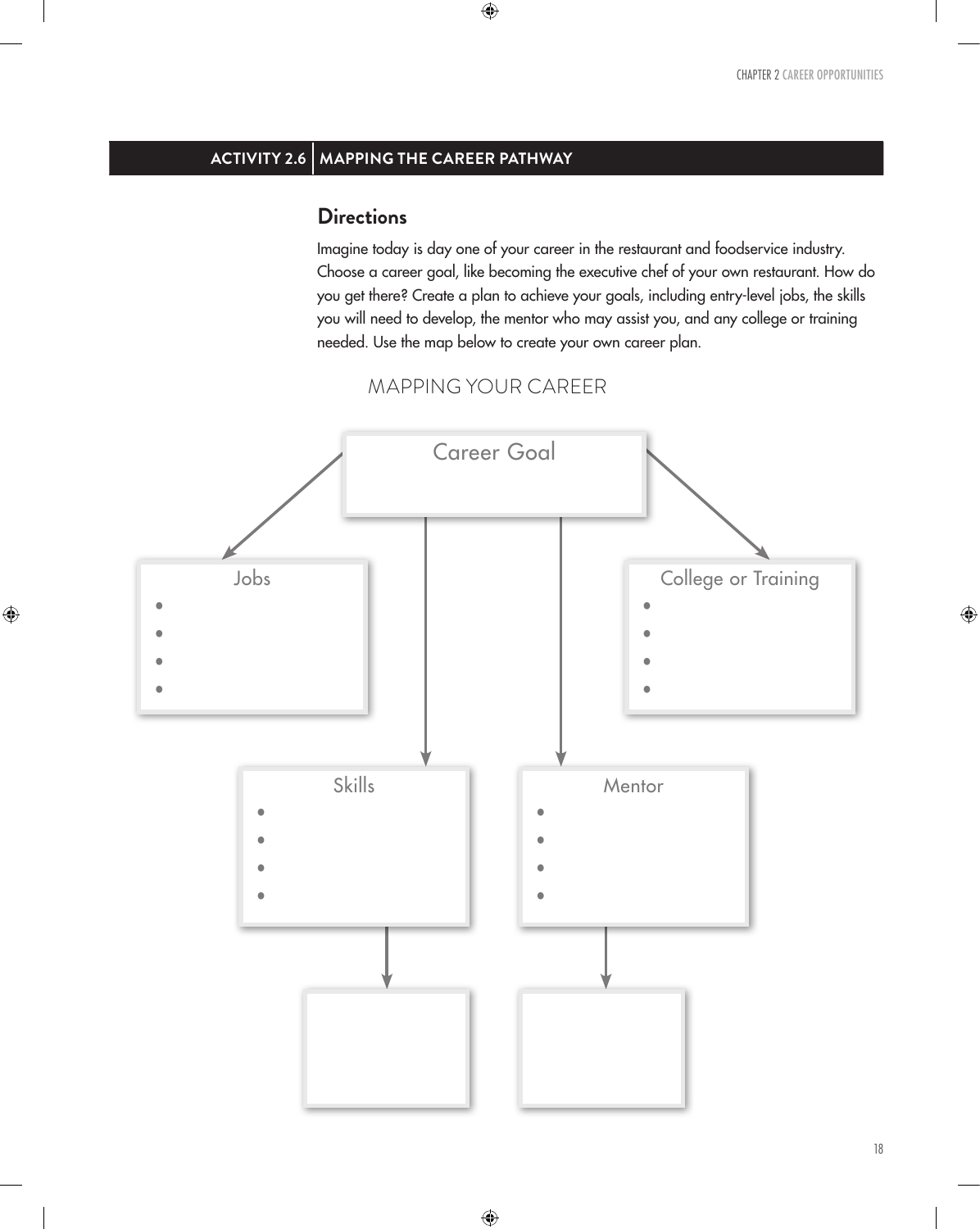## **ACTIVITY 2.7** TIME MANAGEMENT

### **Directions**

Research 5 different ways to manage your time using technology. Then map out the next week using a paper planner and the technology of choice. What are the pros and cons to using technology to manage your time? Test the methods against one another, and write a summary of your results. How does each method compare?

 $\bigoplus$ 

|              | Mon | <b>Tues</b> | Wed | <b>Thurs</b> |
|--------------|-----|-------------|-----|--------------|
| 7-8 a.m.     |     |             |     |              |
| 8-9 a.m.     |     |             |     |              |
| $9-10$ a.m.  |     |             |     |              |
| $10-11$ a.m. |     |             |     |              |
| $11-12$ p.m. |     |             |     |              |
| $12-1$ p.m.  |     |             |     |              |
| $1 - 2 p.m$  |     |             |     |              |
| $2 - 3 p.m.$ |     |             |     |              |
| $3-4$ p.m.   |     |             |     |              |
| $4 - 5$ p.m. |     |             |     |              |
| $5 - 6$ p.m. |     |             |     |              |
| 6-7 p.m.     |     |             |     |              |
| 7-8 p.m.     |     |             |     |              |
| 8-9 p.m.     |     |             |     |              |
| 9-10 p.m.    |     |             |     |              |
| $10-11$ p.m. |     |             |     |              |

 $\bigoplus$ 

19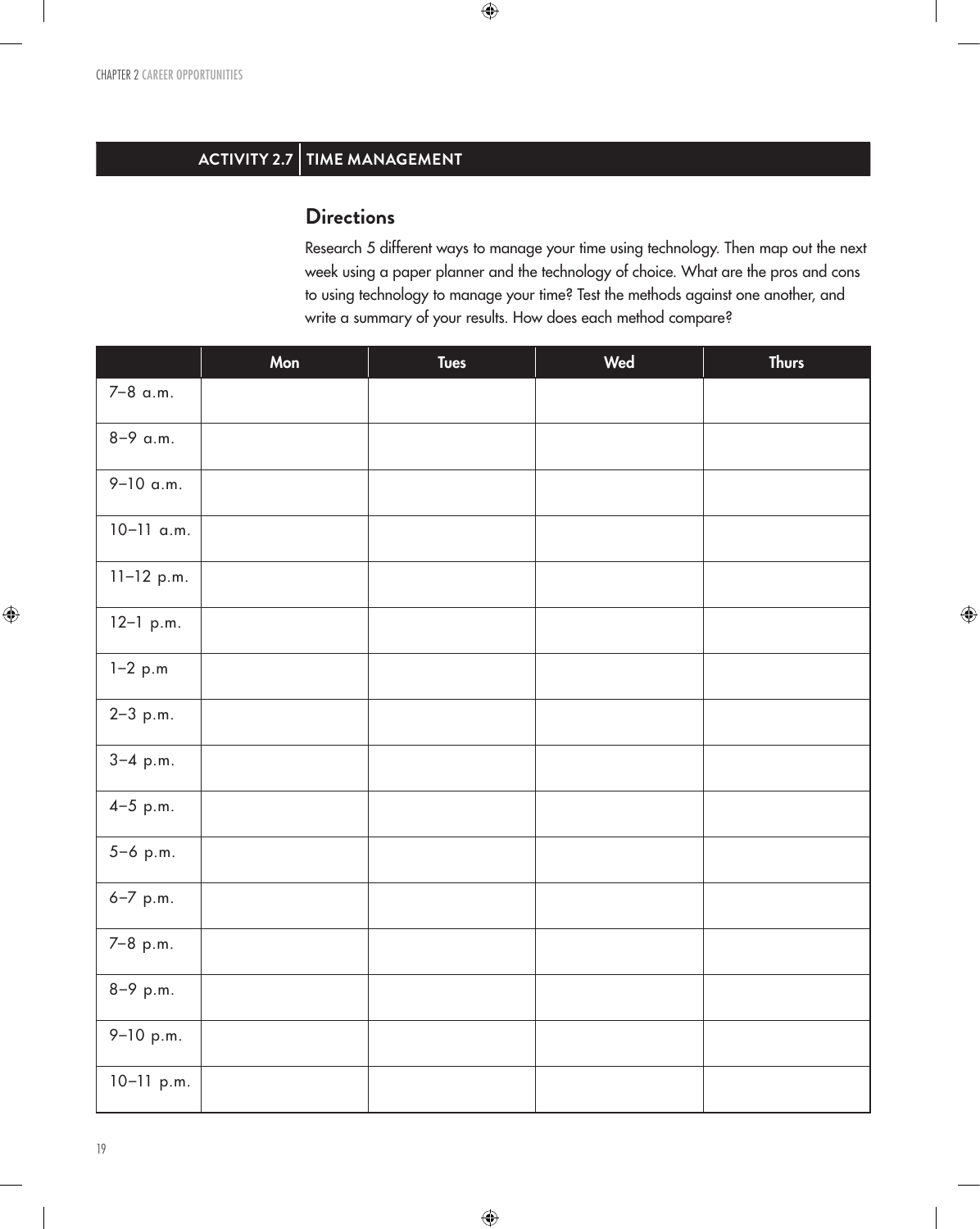## **ACTIVITY 2.7 TIME MANAGEMENT** *(continued)*

PROS CONS SUMMARY

 $\bigoplus$ 

Fri Sat Sun 7–8 a.m. 8–9 a.m. 9–10 a.m. 10–11 a.m. 11–12 p.m. 12–1 p.m. 1–2 p.m. 2–3 p.m. 3–4 p.m. 4–5 p.m. 5–6 p.m. 6–7 p.m. 7–8 p.m. 8–9 p.m. 9–10 p.m. 10–11 p.m.

 $\bigoplus$ 

 $\bigoplus$ 

 $\begin{array}{c} \hline \end{array}$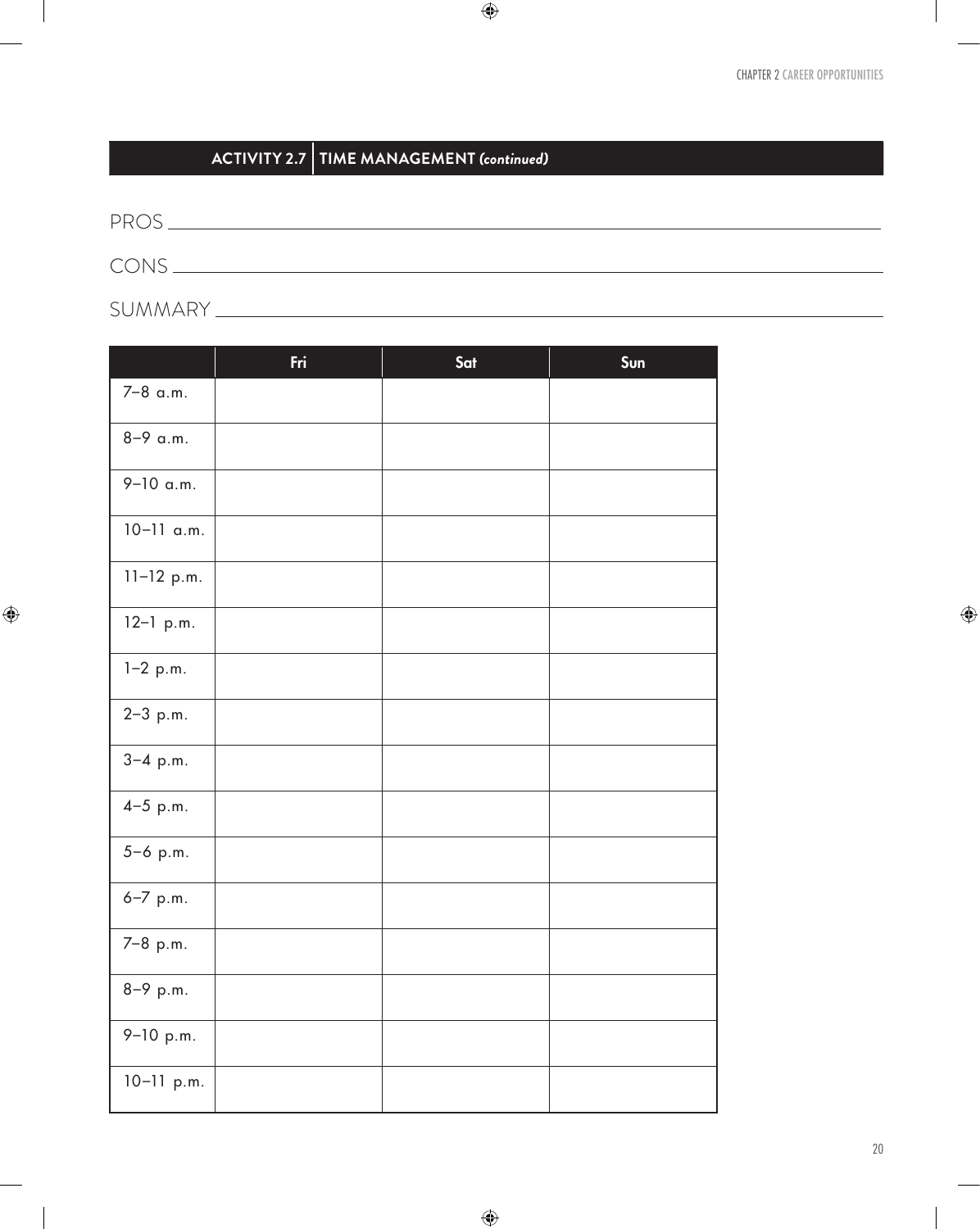## **ACTIVITY 2.8 HANDLING SELF-IMPOSED PRESSURES**

 $\bigoplus$ 

#### **Directions**

Review the equation for self-imposed pressures. How can you handle self-imposed pressures to manage stress? Write a few sentences to describe the pressures, and then create a personal action plan for stress management.



 $\bigoplus$ 

 $\bigoplus$ 

21